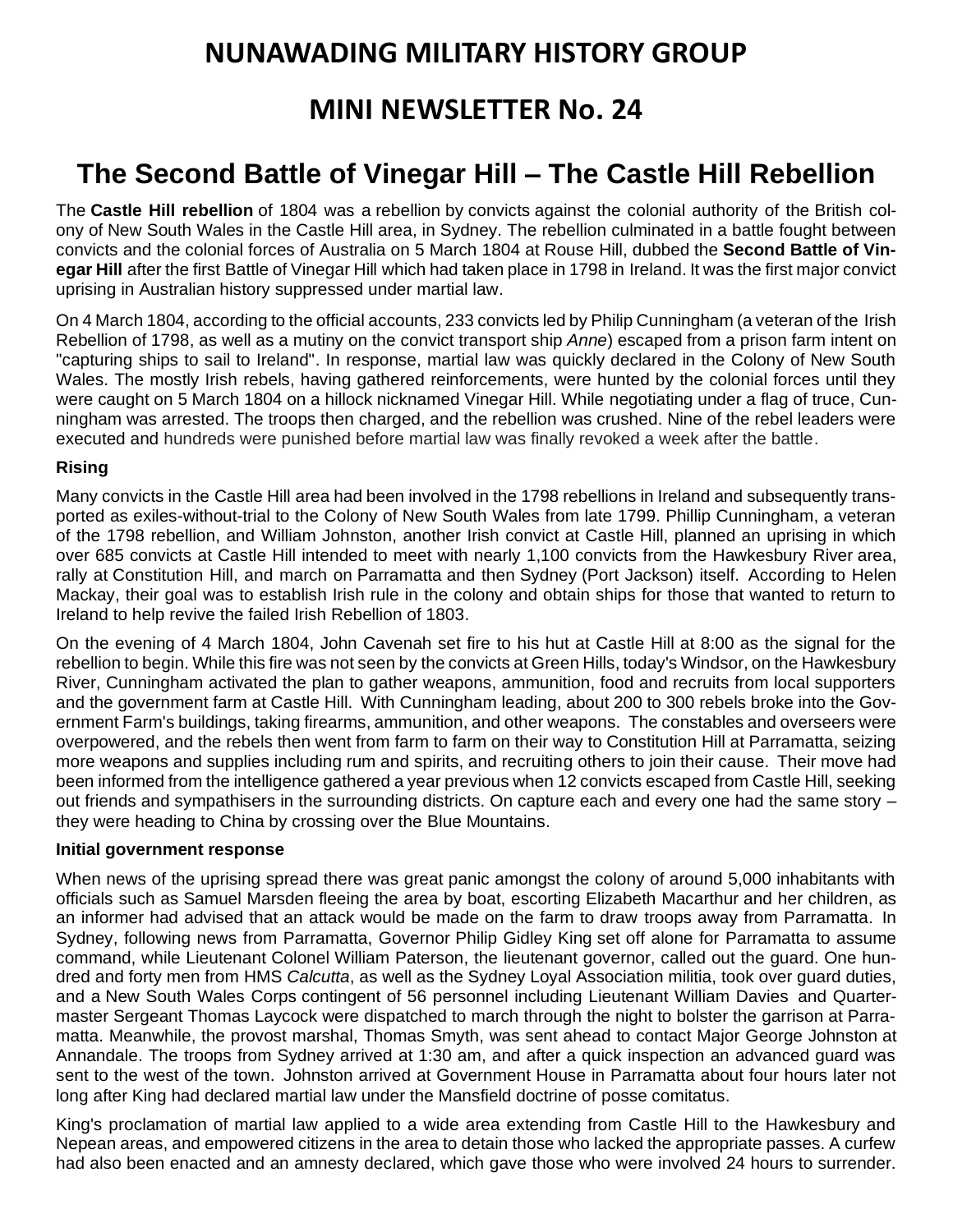On Johnston's arrival at Parramatta, King delivered his orders, in writing, to Johnston and then verbally to his small detachment. Johnston was to proceed to the western gate of the park around Government House, where the rebels had been seen a few hours earlier. If they were not there, he was ordered to exploit towards [Toongabbie](https://en.wikipedia.org/wiki/Toongabbie) and Castle Hill to locate them and then await further orders. He was also empowered to fire upon anyone who did not obey his directions.

Shortly after 5:00 am, Johnston set out to locate the main rebel force. In addition to the troops he had brought with him, a number of civilians volunteered along with the 36 armed members of the Parramatta [Loyal Associa](https://en.wikipedia.org/wiki/Loyal_Association)[tion](https://en.wikipedia.org/wiki/Loyal_Association) militia were also called out and took over defence of the town. Over 50 enrolled in a reserve militia combined with the NSW Corps to march out and confront the rebels. Johnston decided to advance in two columns, one which he led himself towards Toongabbie, and another under a subaltern, Davies, which was sent along the Castle Hill Road.

#### **Rebels prepare**

Meanwhile, the rebels at Constitution Hill [\(Toongabbie\)](https://en.wikipedia.org/wiki/Toongabbie) were having difficulties co-ordinating their force as several parties, including one of around 70 men under Samuel Humes, had lost their way in the night. Nevertheless, Cunningham and William Johnston commenced drilling their men, while a party unsuccessfully tried to enter Parramatta, where they were to set fire to a building to signal other conspirators to begin converging on Constitution Hill. Cunningham, being involved in two previous rebellions and the [mutiny on the](https://en.wikipedia.org/wiki/Anne_(1799_ship)) *Anne*, knew from experience that the most important element of a rebellion or uprising would be secrecy. However, there were two defections: an Irish convict overseer named Sloane, and Lewis Bulger. The commandant at Parramatta, Captain Edward Abbott, who had warning of the rebellion as it was happening, commenced defensive measures and sent a message to the governor in Sydney.



*George Johnston, who led the military response to the rebellion, as a lieutenant colonel in 1810.*

With their courier, John Griffen, having had second thoughts about passing on the instructions Cunningham had given him to pass on to Brian Furey and subsequently being arrested, the call out messages to [Windsor,](https://en.wikipedia.org/wiki/Windsor,_New_South_Wales) Parramatta and Sydney failed, and the uprising was confined to west of the Parramatta area. After fruitlessly waiting for a signal of a successful internal takeover of Parramatta, and the non-appearance of reinforcements, Cunningham was forced to withdraw from Parramatta to Toongabbie to re-assess his strategy. Having already declared his hand, and deprived of both surprise and facing a superior and well disciplined force of [Red Coats](https://en.wikipedia.org/wiki/Red_coat_(British_army)) and enthusiastic militia, the uprising under Cunningham had no recourse but to withdraw west towards the Hawkesbury hoping to pick up more recruits and meeting his missing forces on the way to add to his forces.

Knowing that going forward would only see more death and possible routing, they quickly moved westward hoping to join up with those now heading east from Green Hills (Windsor) to meet in the area of today's [Rouse](https://en.wikipedia.org/wiki/Rouse_Hill,_New_South_Wales)  [Hill](https://en.wikipedia.org/wiki/Rouse_Hill,_New_South_Wales) and [Kellyville,](https://en.wikipedia.org/wiki/Kellyville,_New_South_Wales) recruiting or impressing against their will a number of convicts along the way. (Those later giving evidence stated they were pressganged into service in hope of lessening their punishment.) During this phase they obtained around a third of the entire colony's armaments. Their numbers had dwindled to several hundred, eventually reaching a total of 233 as reported in the Government controlled newspaper of the time. During the short period of the rebellion while at Constitution Hill, Cunningham

was elected "King of the Australian Empire", and his followers declared the area "New Ireland".

### **Battle**

Major Johnston's contingent, wearied by their night march, needed time to close with the retreating rebels, who were reported to number around 400, so he rode after them with a small mounted party to implement delaying tactics, while the rest of his party completed the 4 miles (6.4 km) march to Toongabbie. Initially, it was believed that the rebels were at Toongabbie, but on arrival Johnston was informed that they had moved on to Constitution Hill. A small party under a corporal was sent to outflank this position, while an assault force of around a dozen men advanced on the summit, only to find it abandoned, with the rebels having moved off towards the Hawkesbury, about 17 miles (27 km) away. As the morning progressed, the heat of the day threatened to stymie the efforts of the marching troops who were poorly equipped for the pursuit. Nevertheless, about 6 miles (9.7 km)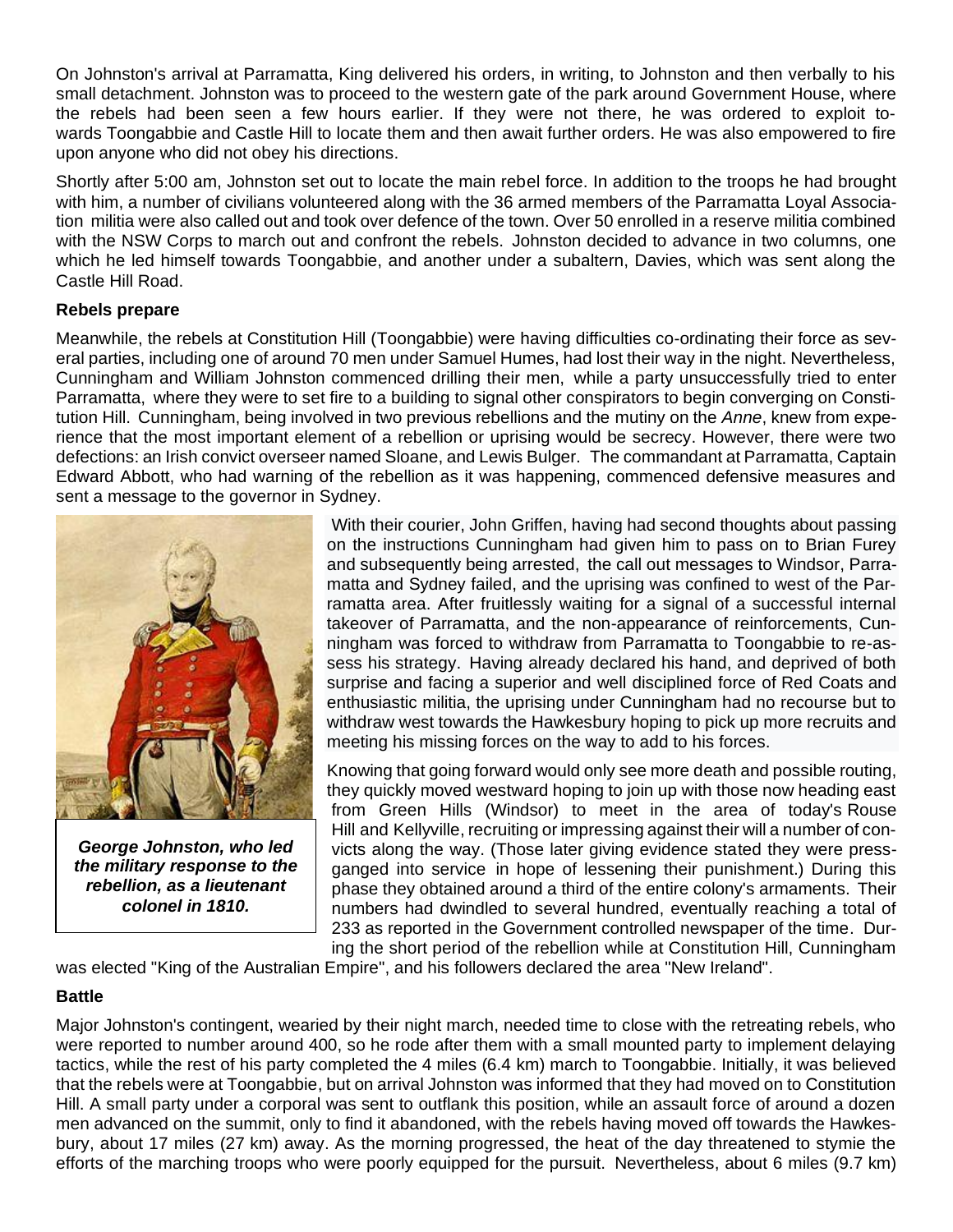from Toongabbie, Johnston located the main rebel party of around 230 to 260 men near Rouse Hill, Johnston first sent his mounted trooper on to call the rebels to surrender and take the benefit of the Governor's amnesty for early surrender. This failing, he dispatched Roman Catholic priest Father James Dixon to appeal to them. Next he rode up himself, appealing to them, then got their agreement to hear Father Dixon again.

Meanwhile, the pursuing forces had closed up and Major Johnston with Trooper Thomas Anlezark, from the [Governor's Body Guard of Light Horse,](https://en.wikipedia.org/wiki/Governor%27s_Body_Guard_of_Light_Horse) approached them again to [parley,](https://en.wikipedia.org/wiki/Parley) calling down the leaders Cunningham and William Johnston from the hill. Demanding their surrender, he received the response "Death or Liberty" from Cunningham, to which some were reported to have added "and a ship to take us home", although this was only once recorded some time later by Suttor.

With the [NSW Corps](https://en.wikipedia.org/wiki/NSW_Corps) and militia now formed up in firing lines behind him Major Johnston and Anlezark produced pistols duping, while under truce, the two leaders of the uprising, and escorting them back to the Red Coat's lines. Quartermaster Sergeant Thomas Laycock, on being given the order to engage, directed over fifteen minutes of musket fire, then charged cutting Cunningham down with his cutlass. The now leaderless rebels first tried to fire back, but then broke and dispersed.

During the battle (at least) fifteen rebels had fallen, according to official reports, Major Johnston prevented further bloodshed and killings by threatening his troops with his pistol tempering their enthusiasm. Several convicts were captured and an unknown number killed in the pursuit which went up to Windsor all day until late in the night, with new arrivals of soldiers from Sydney joining in the search for rebels. It is reported that gun shots could be heard up to a fortnight after such was the settling of old scores. On Wednesday, 7 March Governor King announced that those that surrendered before 10 March would receive leniency and following this large parties who lost their way in the night turned themselves in under the amnesty or made their way back to Castle Hill where a large party of about 70 under Samuel Humes were captured by a detachment of the Loyal Parramatta Association.



*A painting by an unknown artist is of the Battle of Vinegar Hill, where several hundred convicts broke out of Castle Hill prison farm to take on the British redcoats. Photo: National Library of Australia*